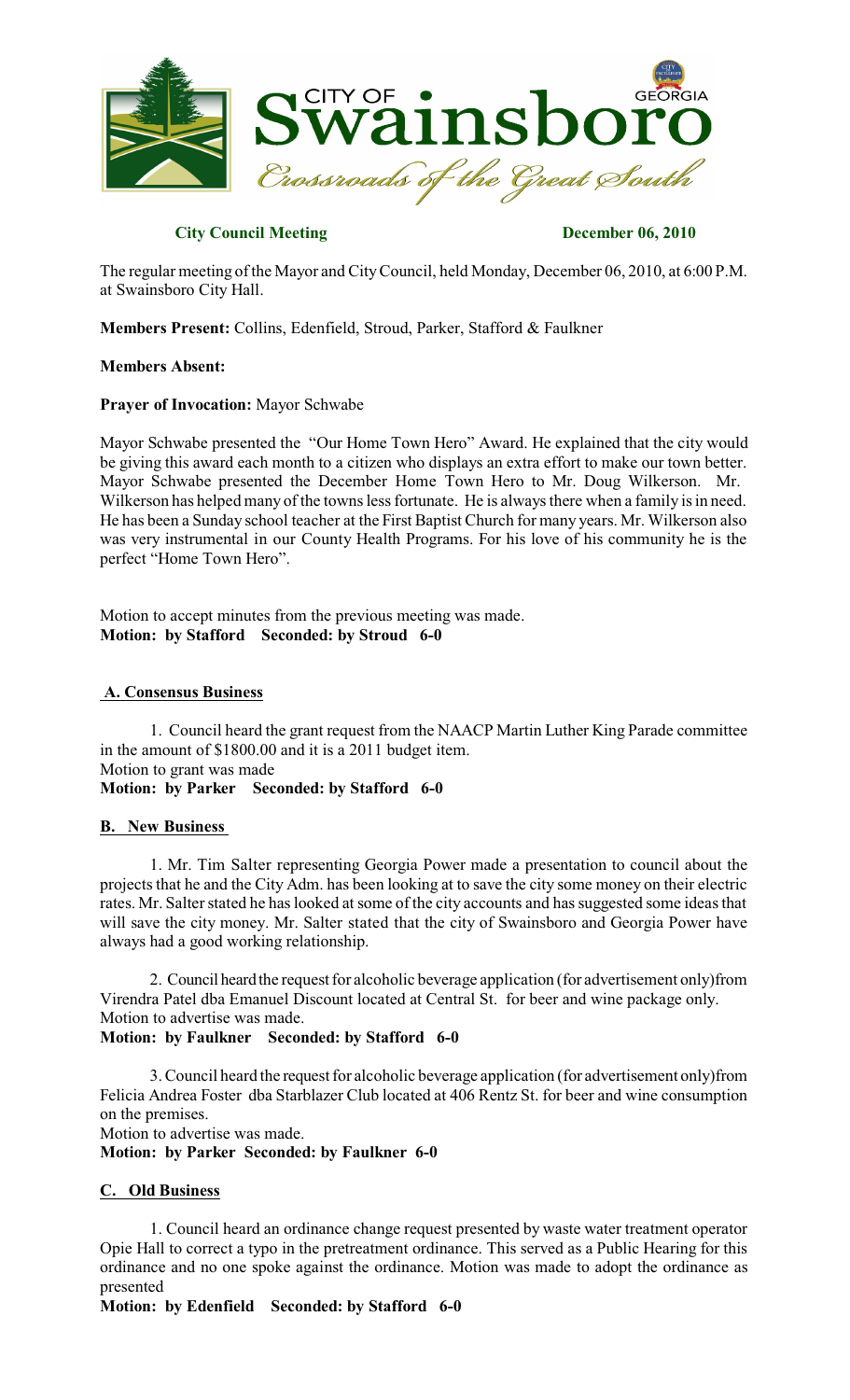2. Council heard an ordinance change request presented byPolice Chief Ellison dealing with the hours of operation for consumption on the premises license holders. This served as a Public Hearing for this ordinance and no one spoke against the ordinance. Motion was made to adopt the ordinance as presented.

### **Motion: by Stafford Seconded: by Faulkner 5-1 Parker opposed**

#### **D. Committee Reports**

**Police**: Councilperson Stafford presented the Police Report.

Chief Ellison presented an update fine schedule for council's consideration. A motion was made to table this until council could review the recommendations. **Motion: by Stafford Seconded: by Parker 6-0**

**Executive:** No Report

**Public Works:** Councilperson Collins reported everything routine.

**Recycle:** Councilperson Collins had no report.

**Fire :** Mayor Pro Tem Parker reported that two fire fighters were retiring and asked to hire a recommended replacement for them. He stated that the name of this individual was being withheld out of respect of the applicants present employer.

Motion to hire was given pending acceptance of the position.

# **Motion: by Parker Seconded: by Faulkner 6-0**

Motion to promote Fire Fighter Tommy Lloyd to Lieutenant as of January 1, 2011 was made to replace the retiring Wendell Powell.

#### **Motion: by Parker Seconded: by Faulkner 6-0**

Mayor Pro Tem Parker announced that the Swainsboro Fire Dept has received a HazMat Grant from the Federal Government for \$10,000. The money will be used to buy equipment for the Swainsboro HazMat Unit. This is a 100% no match Grant.

**Recreation:** Councilperson Stroud reported everything routine.

**Airport:** Mayor Schwabe had no report.

Water & WW: Councilperson Edenfield reported everything routine.

**Downtown Development:** Lynn had no report.

Mayor Schwabe stated how good the parade was and how many complements he has heard.

**Administrative:** Adm. Lawson had no report.

**Mayor :** Mayor Schwabe reported that the city will be getting the railroad intersection at Mable and Calhoun repaired. The city has hired the Heart of Georgia Railroad to do this repair work.

An Executive Session for the purpose of discussion with personnel wasrequested byMayor Pro Tem Parker.

### **Motion : by Parker Seconded : by Faulkner Roll Call vote all in Favor**

# AFFIDAVIT

Personally appeared before the undersigned attesting officer, duly authorized to administer oaths, Charles Schwabe, who, after being duly sworn, deposes and on oath states the following:

I was the presiding officer of a meeting of the Swainsboro City Council held on the 6th day of December, 2010. **That it is my understanding that O.C.G.A \$50-14-4(b) provides as follows:**

When any meeting of an agency is closed to the public pursuant to subsection (a) of this Code section, the chairperson or other person presiding over such meeting shall execute and file with the official minutes of the meeting a notarized affidavit stating under oath that the subject matter of the meeting or the closed portion **thereof was devoted to matters within the exceptions provided by law and identifying the specific relevant exception.**

The subject matter of the closed meeting or closed portion of the meeting held on the 6th day of December, **2010, which was closed for the purpose of personnel issue requested by Mayor Pro Tem John Parker as** allowed by O.C.G.A., Title 50, Chapter 14, was devoted to matters within those exceptions and as provided by **law.**

This affidavit is being executed for the purpose of complying with the mandate of O.C.G.A. S50-14-4(b) that **such an affidavit be executed.**